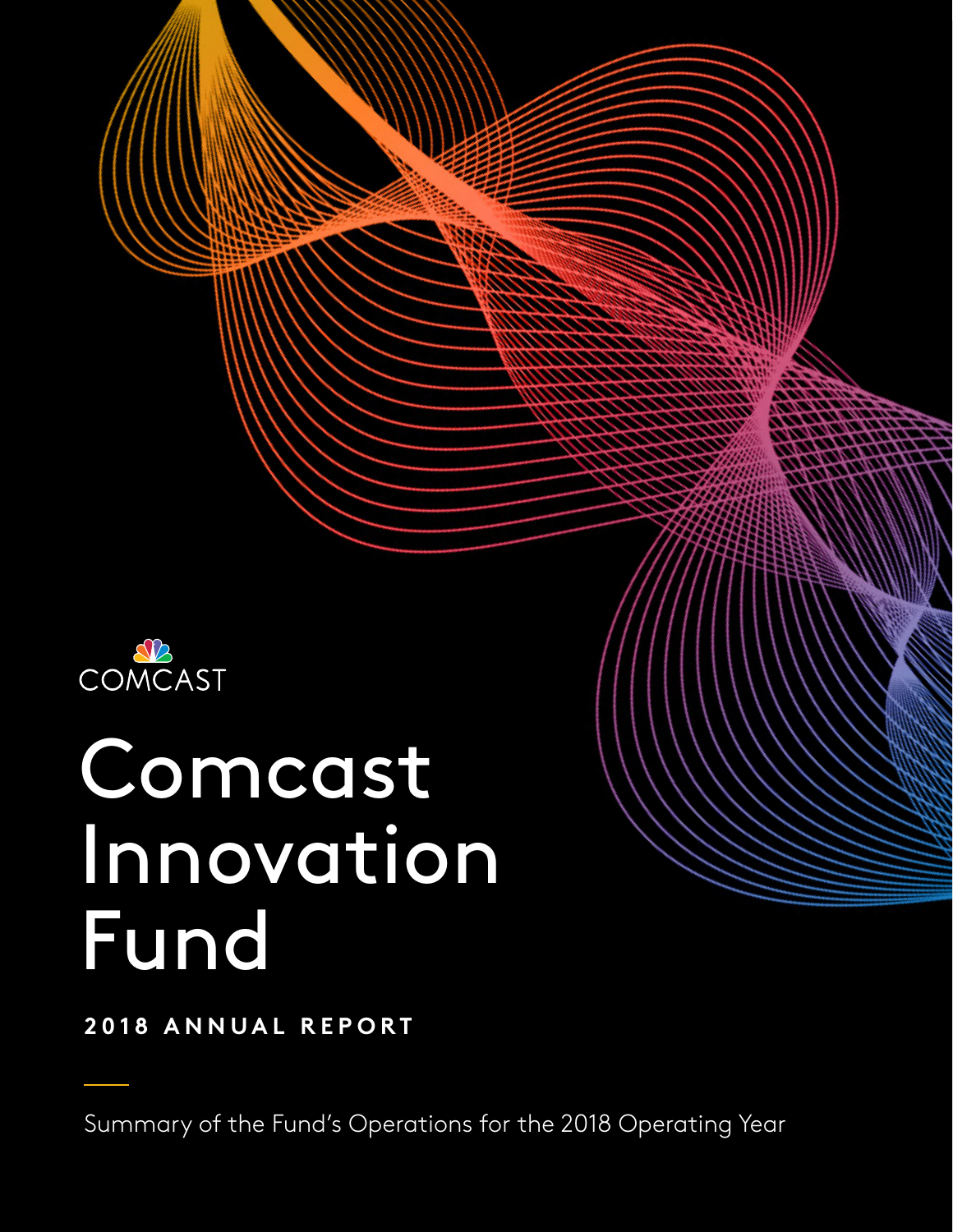# Comcast Innovation Fund at-a-glance: 2018 Executive Summary

## **BACKGROUND**

We know that innovation defines the future of our company, our industry and our connected world. Comcast is committed to fostering a culture of innovation that permeates every level of our business, and we've witnessed firsthand how some of the greatest breakthroughs occur when you simply give smart people the time and resources they need to innovate.

The Comcast Innovation Fund was established to support researchers, technologists, and academics who are committed to the betterment of the Internet and the global technology and policy community.

Grants range from \$3,000 for smaller projects, up to more than \$100,000 for medium-term research efforts. A crossfunctional team of technology and business leaders within Comcast reviews grant applications and directs funding where it is most needed and can have the greatest impact.

In 2018, we funded 17 grants from a large pool of worthwhile applications. Since the Fund's inception five years ago, Comcast has supported 128 projects from researchers in 13 countries around the world. We've been inspired by the results of this research and are committed to continuing the program into the future.

## **FOCUS ON IMPACT**

Through the innovation fund, we focus on small and midsized projects that may slip between the cracks of traditional research funding sources. The multidisciplinary team of subject matter experts that review applications look for research projects that move technology forward by tackling difficult problems or pioneering new approaches. In 2018, particular weight was given to projects that:

- Address cybersecurity, safety, and privacy threats that face our customers and our services.
- Create or advance important opensource projects.
- Advance the development and adoption of emerging open Internet standards, as well as the transition from legacy to IP technologies.
- Improve the accessibility, operational stability, security, growth, and impact of the Internet.
- Improve the technical community's understanding of the Internet, transparency, and the customer experience via better measurement technologies.
- Advance and improve the customer experience of our services, and contribute to the creation of better products.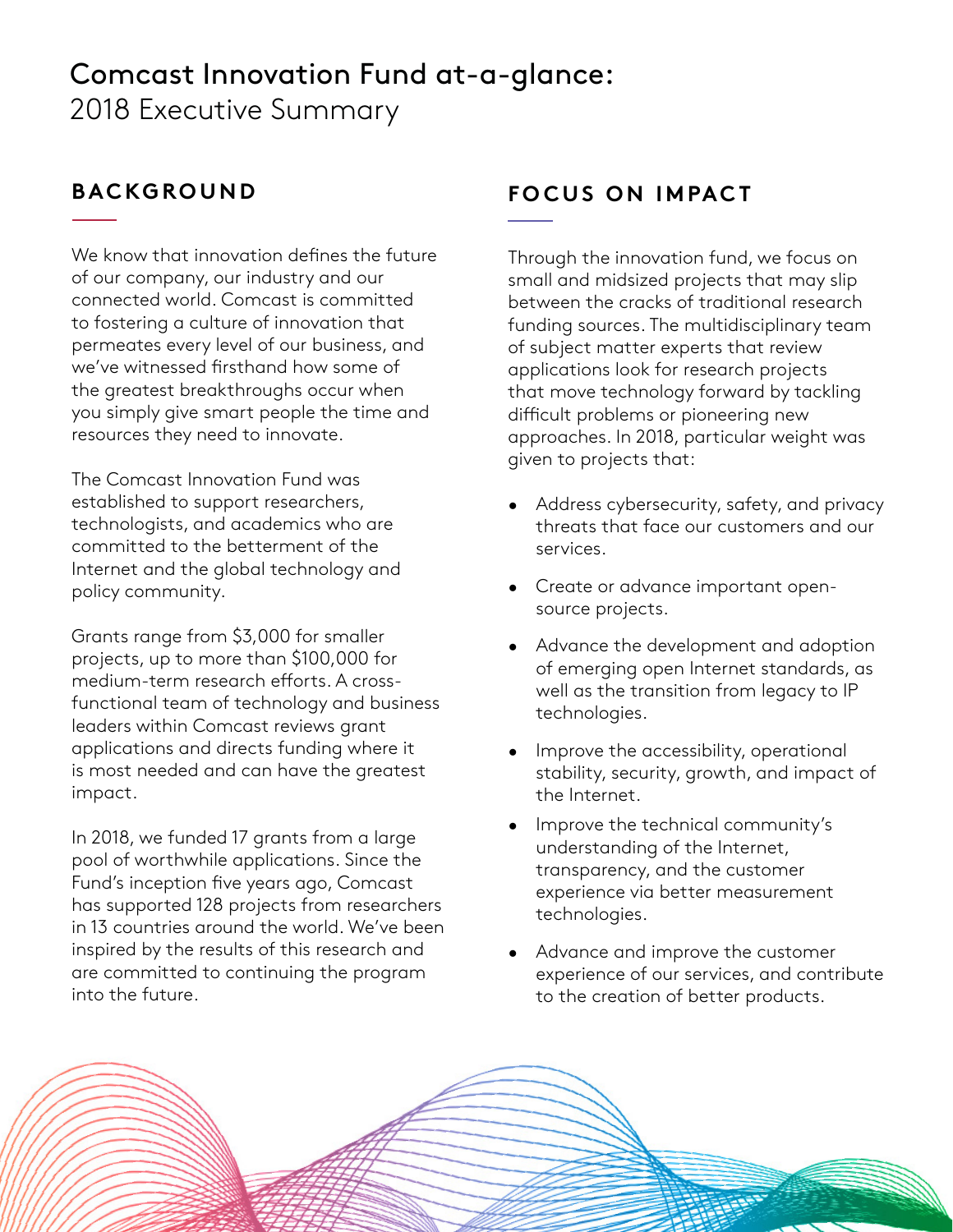

### **GRANT TYPES**

The Fund offers grant that are either research grants, open source development grants, or a combination of the two.

- **• Research Grants** These unrestricted grants are given to support researchers, technologists, and academics. They are geared toward supporting research in a range of fields relevant to the Internet and online communication. These grants support researchers and targeted research projects, usually at colleges and universities, and are focused on supporting excellent technical research in a wide variety of fields that are relevant to Comcast or of benefit to the Internet and broadband industries.
- **• Open Source Development Grants**  These grants are intended to support the creation and advancement of important open source projects, including those that may not have immediate business value, but which carry the potential for important technological development. They are intended to fund new or continued development of open source software in areas of interest to Comcast or of benefit to the Internet and broadband industries.

## **2018 GRANTS BY COUNTRY**



## **HOW TO APPLY**

We accept proposals on a rolling basis throughout the year. To apply, visit the Innovation Fund web site at [http://](http://innovationfund.comcast.com/.) [innovationfund.comcast.com/.](http://innovationfund.comcast.com/.)

#### **OMCAST**

About Comcast: Comcast Corporation (Nasdaq: CMCSA) is a global media and technology company with three primary businesses: Comcast Cable, NBCUniversal, and Sky. Comcast Cable is one of the United States' largest high-speed internet, video, and phone providers to residential customers under the Xfinity brand, and also provides these services to businesses. It also provides wireless and security and automation services to residential customers under the Xfinity brand. NBCUniversal is global and operates news, entertainment and sports cable networks, the NBC and Telemundo broadcast networks, television production operations, television station groups, Universal Pictures, and Universal Parks and Resorts. Sky is one of Europe's leading media and entertainment companies, connecting customers to a broad range of video content through its pay television services. It also provides communications services, including residential high-speed internet, phone, and wireless services. Sky operates the Sky News broadcast network and sports and entertainment networks, produces original content, and has exclusive content rights. Visit www.comcastcorporation.com for more information.